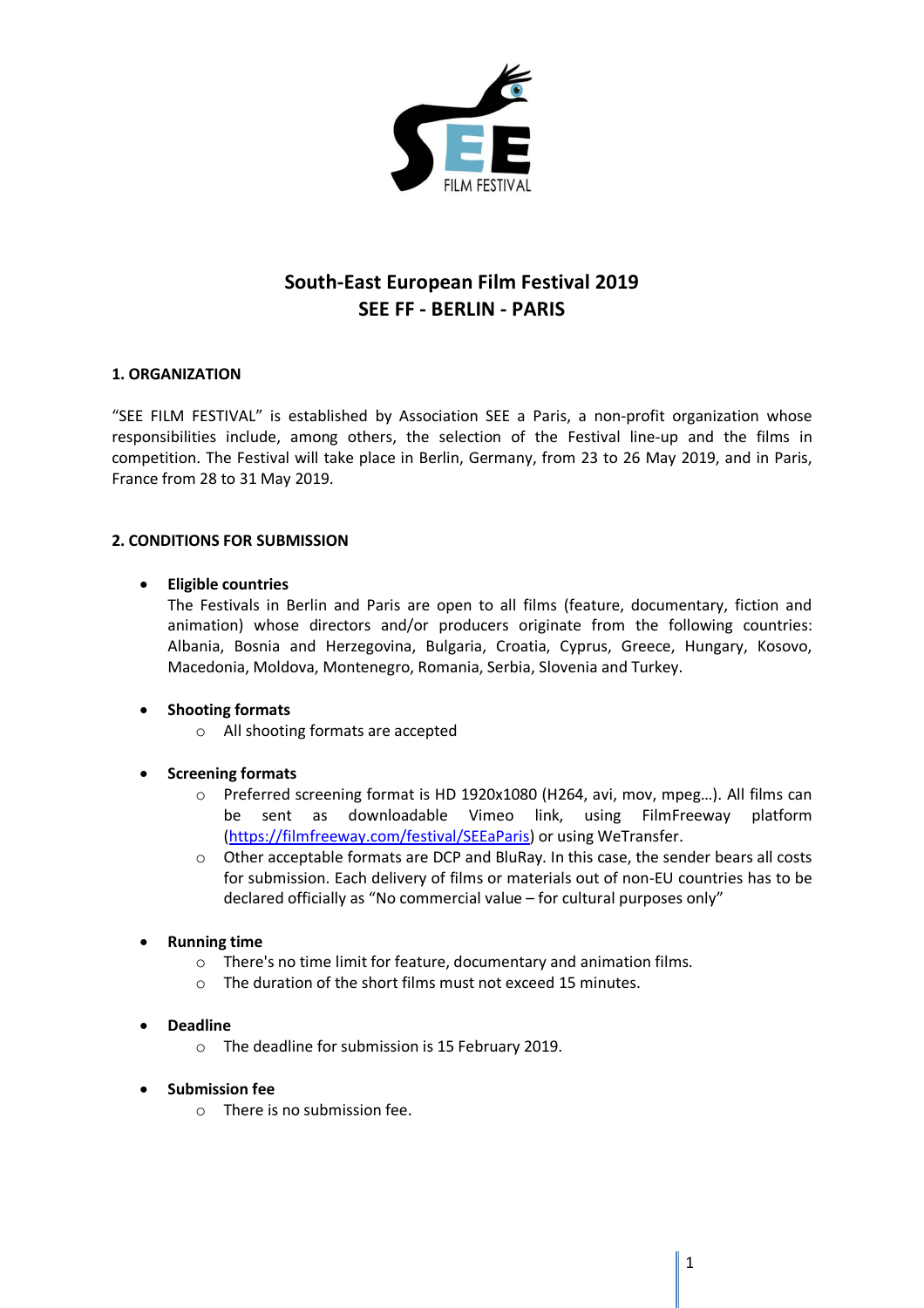

### **3. SUBMISSION PROCESS**

We prefer online submission through the web platforms https://filmfreeway.com/festival/SEEaParis You can, however, still apply directly to the Festival. In this case, it is mandatory that applicants send a link to online screener of their film, along with a filled and signed submission form on the mail info@seeaparis.com. For any other form of submission, please contact us by mail.

# **4. SELECTION PROCESS**

The Selection committee is composed of the Festival programmers which are in charge of selecting the films. Every film submitted is watched and considered. Applicants will be informed of the selection of their film by 21 March 2019. The Festival line-up will be announced after 15 April 2019 on the Festival website www.see-ff.net and www.seeaparis.com. All selected film producers or directors will be notified by e-mail.

## **5. SCREENING PROCESS**

If the submitted preview screener can't be used as screening copy, the official screening copy (downloadable link from HD file, BluRay or DCP) must be sent to the Festival office before 15 April 2019.

All films have to be subtitled in English. If it's available, we prefer copies on French for edition in Paris and copies on German, for edition in Berlin.

There is no screening fee for the films selected during the SEE Film Festival.

#### **6. FESTIVAL AND FILMS PROMOTION**

The right holders grant the Festival, without compensation, the right to reproduce excerpts of the films (excerpts limited to 10% of the duration of the film and in any case shall not exceed 3 minutes), stills, synopsis and/or any other texts related to their films for promotional purposes of the Festival, on any support and any media, press and the Internet included. The producers also hereby guarantee that they have the legal authority to grant such rights and have cleared all rights related to the films (including, but not limited, to the music).

### **7. AWARDS**

Every film selected is running for a single competition and several awards. For long features: SEE best film, SEE best director, SEE best screenplay, SEE best actor, SEE best actress, SEE best music. For short films: SEE best short. For documentary movies: SEE best documentary. For the animation movies: SEE best animation.

The prizes attributed to the winners will be detailed later on. Award-winner films are encouraged to